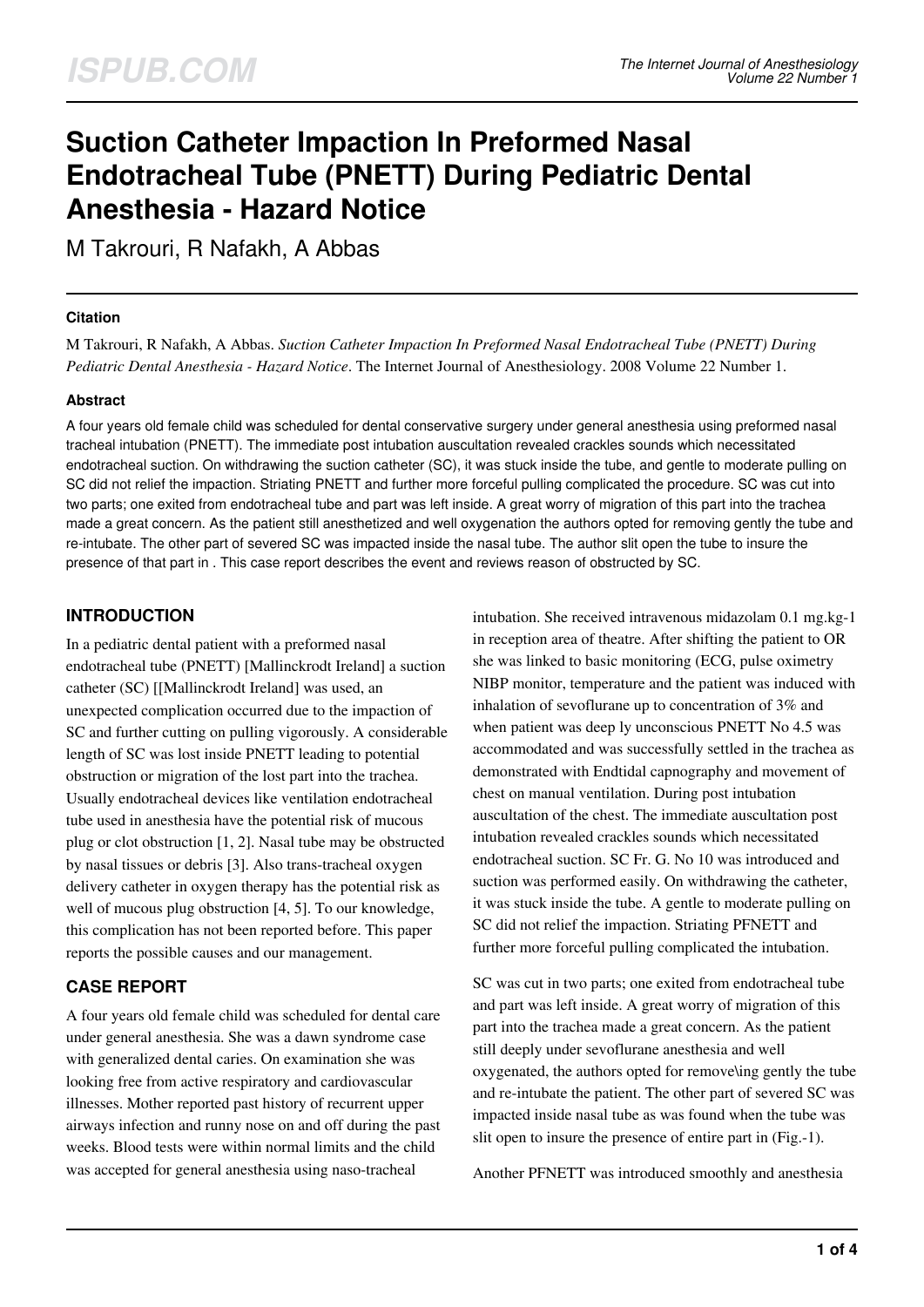was continued with sevoflurane –Nitrous oxide: oxygen and fentanyl in appropriate dose. Artificial ventilation was maintained with IPPV pressure controlled. After one hour conservative dental care surgery the patient recovered uneventfully and was discharged from recovery room within one hour. Appropriate post operative analgesia and care assured the comfort of the patient. The patient was discharged from the hospital next day.

### **Figure 1**

Fig. 1- Picture showing the nasal preformed endotracheal tube after removal and slitting the distal part showing the tip of impacted suction catheter [Size 4.5 un-cuffed nasotracheal preformed tube Mallinckrodt Ireland]



# **DISCUSSION**

Dental surgery usually is performed under nerve block and most of surgeries would be done without undue difficulties. Some procedures are curried out under general anesthesia (GA) in some adults and children particularly because they do not cooperate during dental care procedures either due to extreme young age or retarded mental development. Administering GA is governed by mutual understanding, on the use of 'shared airway' between dental surgeon and anesthesiologist to conduct a safe and successful surgery. The choice of nasal airway management technique is influenced by patient factors, surgical requirements and anesthetic preferences. The anesthetic considerations are related to dealing with the difficult airway, avoiding airway loss or obstruction intra-operatively. Other important factor is the risk of surgical soiling of the airway due to bleeding and surgical debris (tooth or bone fragments). The airway management should cover as well the post operative period. The use of a cuffed (or un-cuffed) nasal tracheal tube with a throat pack provides the standard secured care of airway protection in shared airway surgery. It provides an excellent surgical access to the teeth, oral cavity, jaws and neck. In this report we describe an incidental SC impaction after inserting PNETT, the SC needed to clear chest secretions before surgery. On trial of removing SC. it was cut into two parts one exited and the other impacted. We adopted the

choice of immediate replacement of PNETT and see the fate of lost distal part of SC. It was recovered as it was impacted inside the preformed tube. Nasal tracheal tube was reinserted successfully. Chest was clear on re-auscultation and one hour dental conservative surgery was completed, the patient recovered uneventfully and discharged from the hospital next day. After terminating the procedure we examined the tubes and catheters of the same internal diameters (Fig. 2), we found the passage of the catheter inside preformed and regular ETT, smooth. On verifying SC measurement it was Fr. g. size 10 entering a PNETT No 4.5 which was selected for nasal intubation as estimated by child's nose size and it was inserted easily through the nasal route without trauma. According the age formula the child would accommodate ETT No 5. According to the formula used in our institution, SC size to be used is Fr. g. size 8.

## **Figure 2**

Fig. 2- Picture showing the nasal preformed endotracheal tube and ordinary endotracheal tube accommodating the similar size to mentioned suction catheter No 10 Fr. g. [Mallinckrodt Ireland]] and slitting the distal part showing the tip of impacted suction catheter [Size 4.5 un-cuffed nasotracheal preformed tube Mallinckrodt Ireland]



In conclusion; The incident may be iatrogenic in nature and could be prevented by selecting appropriate catheter measurement [as double the age in years and the tube as Age in years divided by 4 added to 4]. SC lubrication with water based lubrication may be appropriate. In case of difficulties in withdrawing SC, removing PNETT and re-intubation with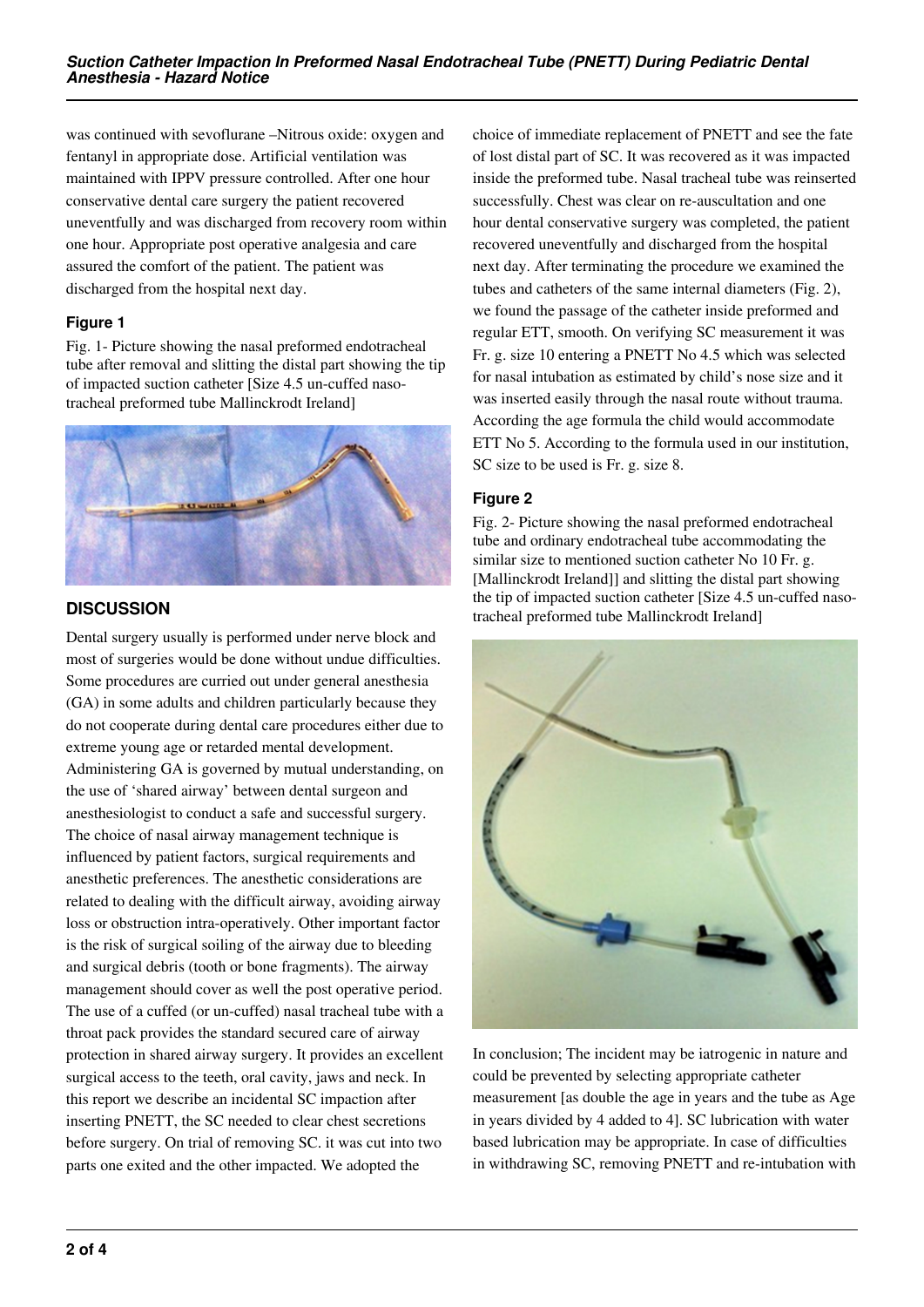new one is safer and less time consuming.

On withdrawing SC gentle traction only should be allowed as remedy. Removal of the whole structure should be done and then replaced by new one.

The possible reason for impaction of SC may be either to the loss of the circular diameter of PNETT at the curved part of PNETT or distortion of the diameter of PFNETT inside nasal passage. This also can be related to storage conditions, SC may be as well have weak parts which can not tolerate force application.

The dire sequences would be migration distal part of the catheter into the trachea and retrieve it may necessitate bronchoscope maneuver.

## **ACKNOWLEDGEMENT**

We would like to thank Mr Ibrahim al Rjoub and Mr. Assaf al Malki from anesthesia department for their help in

preparing this manuscript.

#### **References**

1. M. Said Maani Takrouri, M.I. Saqer & A. Al-Banyan : Respiratory Difficulties Encountered During Posterior Fossa Exploration . The Internet Journal of Anesthesiology. 2008 Volume 16 Number 1. Also : Takrouri MM, Saqer MI, Al-Banyan A. Respiratory difficulties encountered during posterior fossa exploration. Saudi J Anaesh [serial online] 2009 [cited 2009 Jul 23];3:39-40. Available from: http://www.saudija.org/text.asp?2009/3/1/39/51834 2. XUE Fu-shan, LUO Mao-ping, LIAO Xu, LIU Jian-hua and ZHANG Yan-ming. Delayed endotracheal tube obstruction by mucus plug in a child. Chinese Medical Journal 2009;122(7):870-872 3. D. P. Bandy, D. M. Theberge, and D. D. Richardson. Obstruction of naso-endotracheal tube by inferior turbinate. Anesth Prog. 1991; 38(1): 27–28. 4. Fletcher EC, Nickeson D, Costarangos-Galarza C. Endotrachema resulting from a transtracheal oxygen catheter. Chest. 1988; 93:438-39 5. K R E de Groot, H Dik, H G de Groot, and W Bakker.

Leissner, R. Ortega, A. Bodzin, P. Sekhar, G. Stanley. A nearly fatal tracheal obstruction resulting from a transtracheal oxygen catheter. Chest 1993;104;1634-1635